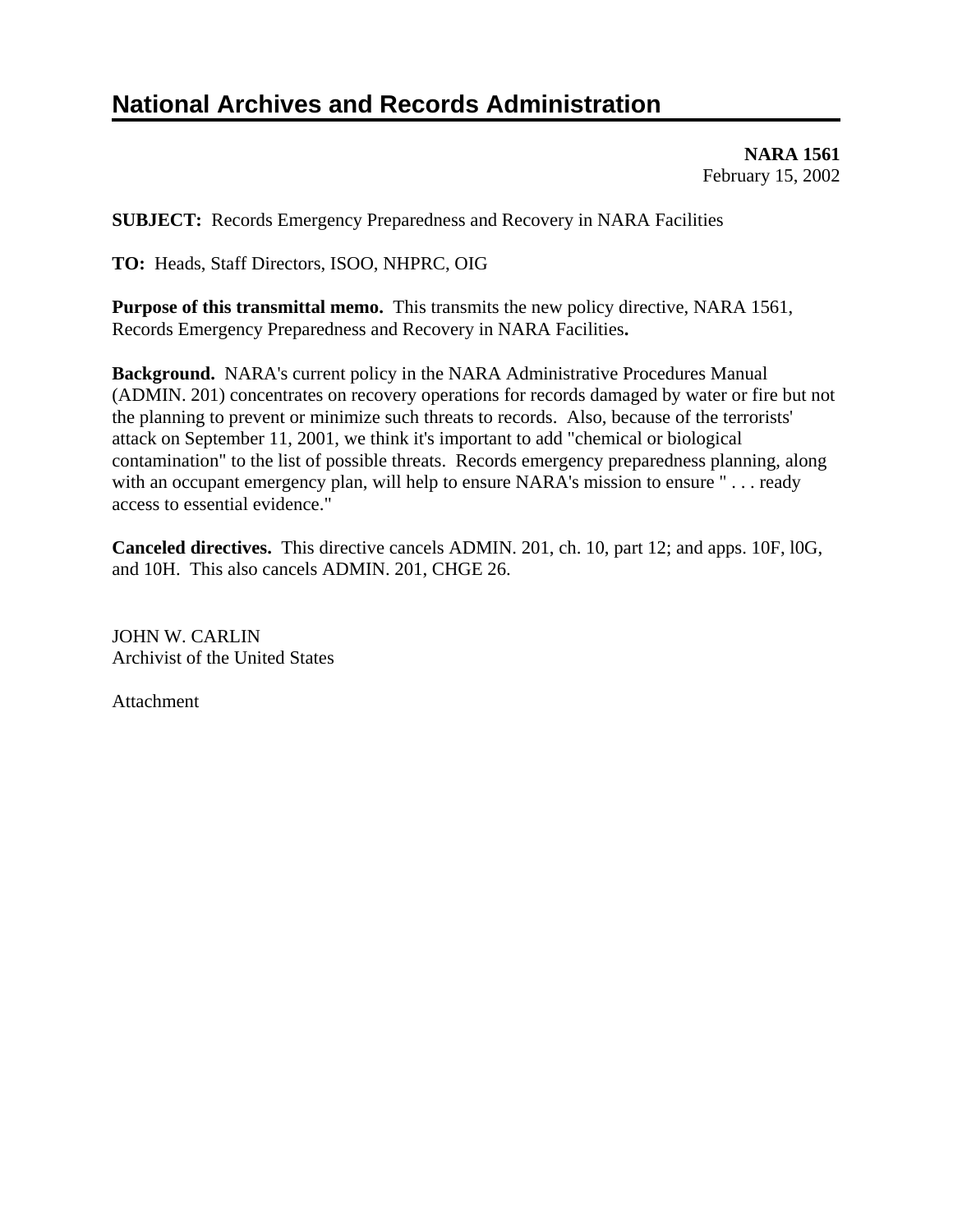# **National Archives and Records Administration**

**NARA 1561**  February 15, 2002

**SUBJECT:** Records Emergency Preparedness and Recovery in NARA Facilities

## **1561.1 Purpose of this directive**

This directive provides NARA's policy for

 a. Records emergency preparedness and records response and recovery planning in all NARA facilities to prevent or minimize damage to records for which there is a threat of damage or loss by water, fire, chemical or biological contamination, or other causes.

 b. Recovering records that are damaged by water, fire, chemical or biological contamination, or other causes.

#### **1561.2 To which NARA buildings does this directive apply?**

This directive applies to all facilities that NARA occupies.

### **1561.3 What records are covered by this directive?**

The following records in NARA facilities are covered:

a. Archival holdings

 (1) Federal records and donated historical materials transferred to NARA's legal custody;

- (2) Presidential records in NARA's legal or physical custody;
- (3) Nixon Presidential historical materials; and

 (4) Supreme Court records, records of Congress, and records of the Architect of the Capitol that have been deposited in NARA's physical custody.

b. Records of other agencies that are stored in NARA records centers.

 c. NARA operating records - records created by NARA in the course of the conduct of its business, including materials having reference value.

# **1561.4 How does NARA monitor emergency preparedness and recovery for archival records that are not in NARA facilities?**

a. For NARA records that are stored long-term in facilities not covered by this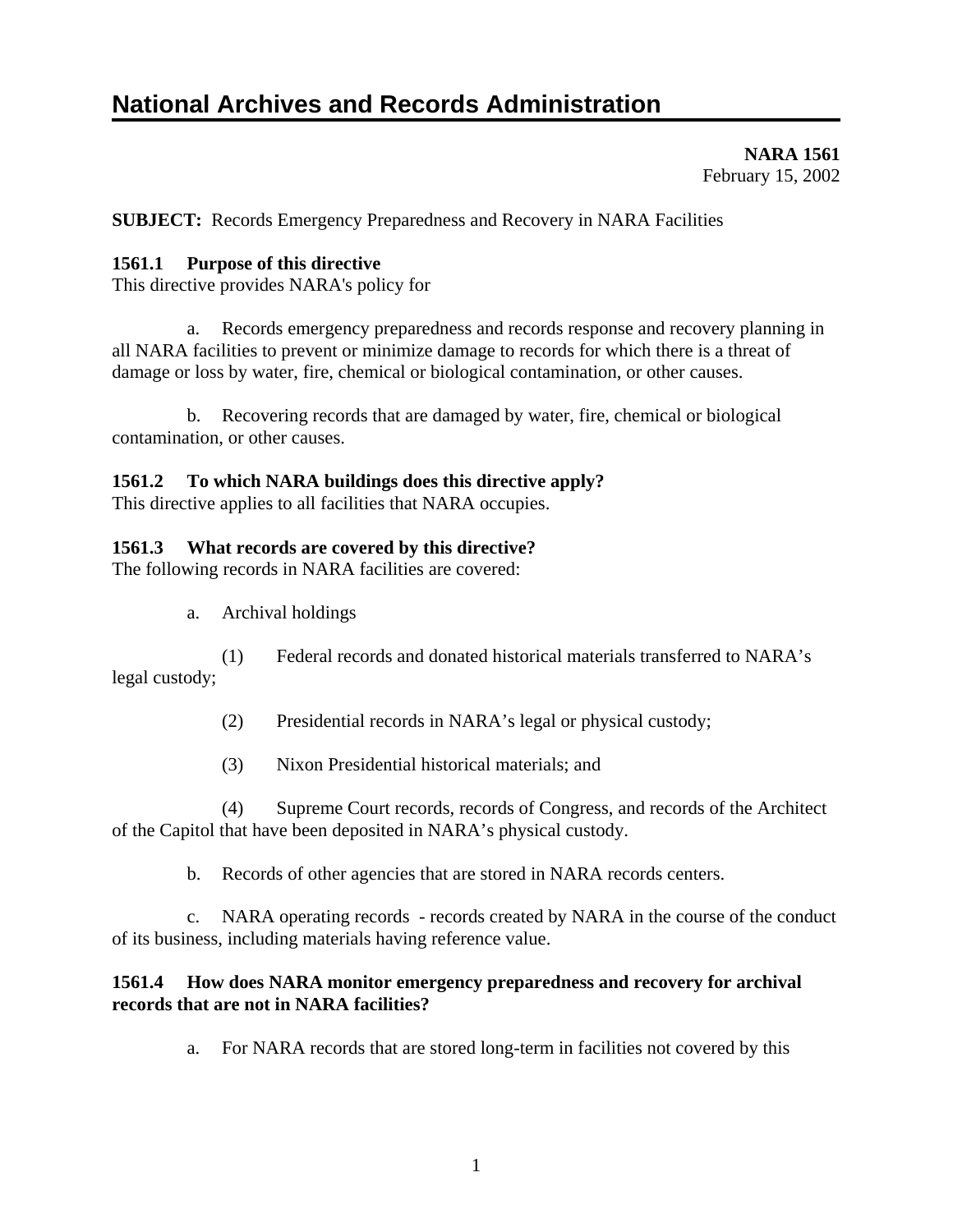directive, such as affiliates or leased offsite cold storage facilities, the office responsible for the records, in conjunction with Preservation Programs (NWT), must review the suitability of the non-NARA facility's records emergency preparedness and recovery plan, and the capability to provide adequate emergency protection and response.

 b. For NARA records that are stored short-term in facilities not covered by this directive, such as exhibition loans, the office responsible for the records or the loan arrangements must determine that the borrowing facility has an up-to-date emergency preparedness and records recovery plan.

### **1561.5 Definition of terms used in this directive**

The terms in subpars. a - n apply in this directive. It is recognized that specific positions and associated responsibilities may vary among NARA sites, and that in some instances one person may carry multiple responsibilities.

 a. **Records emergency management team (REMT)** - the group appointed for each NARA facility (see par. 1561.7a) and is responsible for

 (1) Planning, coordinating, and overseeing the development and implementation of the records emergency preparedness plan and the response and recovery plan;

 (2) Overseeing and coordinating records emergency response and recovery as needed (see par. 1561.6); and

 (3) Being aware of restricted records and the staff responsible for access to such records.

 b. **Records emergency management team leader** - the leader of the REMT is the person appointed by the official in par. 1561.7a and must be a member of the facility and occupant emergency planning team for that facility.

 c. **Assistant information security manager** - the person who ensures the appropriate handling and security of national security-classified information whenever such records are involved.

 d. **Communications officer/liaison** - the person who coordinates with other NARA officials to convey official information to the media, Congress, Federal agencies, and donors.

 e. **Facility director/administrator -** the person who is responsible for staff, NARA records of the facility; has knowledge of NARA policies and procedures; has access to other NARA resources; and, during an emergency, serves as or coordinates with the REMT leader to inform the office head, NWT, Congressional and Public Affairs Staff (NCON), and the Office of the Inspector General (OIG).

f. **Facility manager** - the person who has onsite responsibility for and knowledge of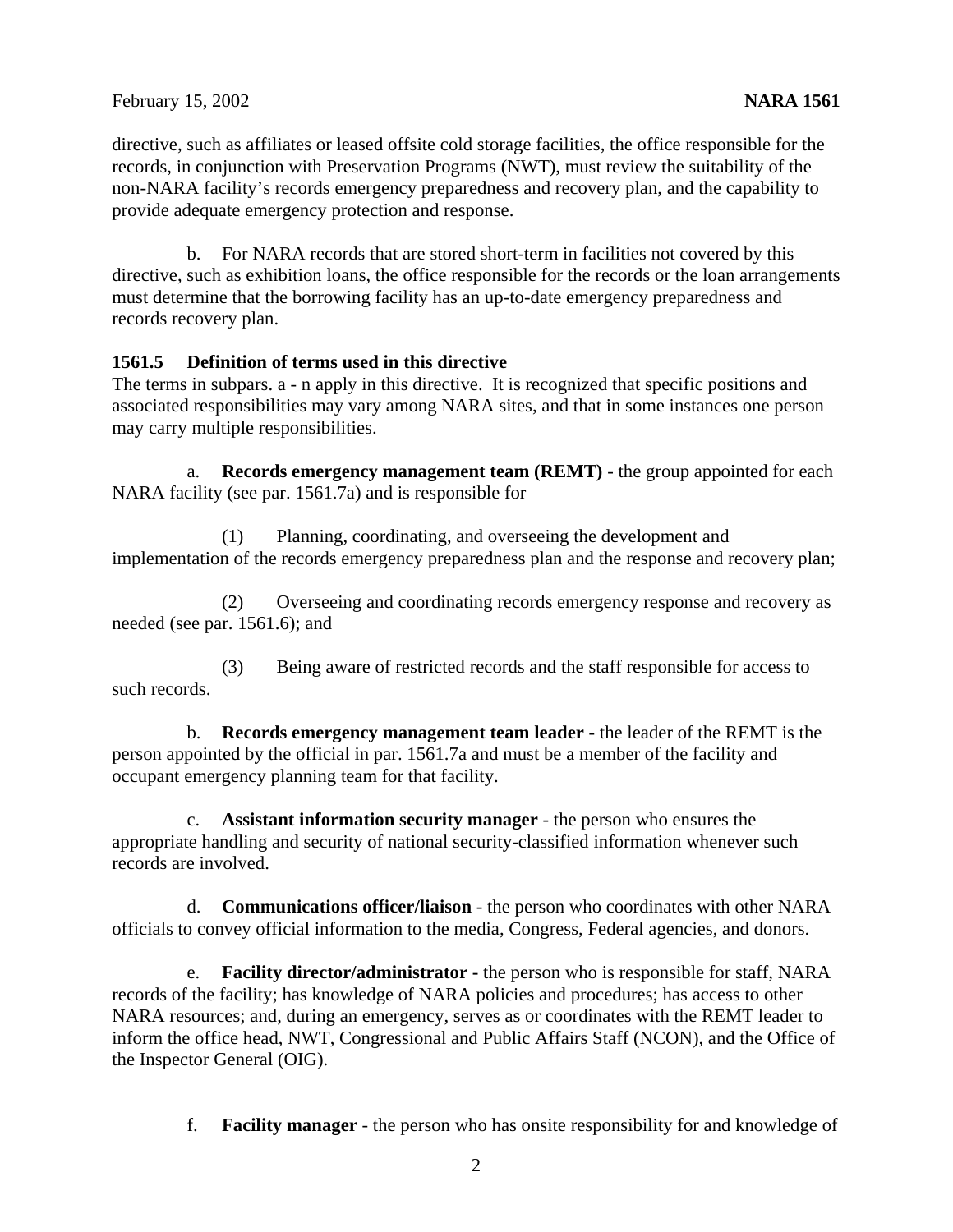the physical plant with authority to address issues, such as heat, electrical services, plumbing, etc.

 g. **Preservation officer/liaison** - the person having knowledge of materials and media, records emergency preparedness planning, response and recovery, and knowledge of contractor recovery services and options. NWT serves in this capacity or provides assistance and oversight to the field unit preservation officer/liaison in planning and providing records recovery response.

 h. **Procurement authority** - the person providing knowledge and authority regarding establishing services contracts, knowledge of NARA standard and emergency procurement processes, and access to other NARA resources.

 i. **Records custodian** - the person providing knowledge of records in NARA's custody; media and format, relative values and national significance, access restrictions (national security-classified, or other statutory or regulatory restrictions, and privacy) for records in NARA's physical or legal custody.

 j. **NARA Records Officer (NH)** - the person who identifies those NARA operating records considered vital for emergency operations and recovery; establishes procedures for the advanced protection of vital records; coordinates with the REMT to ensure salvage and recovery of operating records in the event of an emergency.

k**. Records response team** – a team of persons, appointed by the response team leader in coordination with the REMT leader, trained to go onsite to organize mitigation and recovery and to provide hands-on support for records recovery.

 l. **Records response team leader** – a person designated by the REMT leader who serves as the overall leader to coordinate all aspects of the records response team, in consultation with NWT.

 m. **Safety officer** – the person who ensures facility safety for personnel at the time of an emergency, and before and during records recovery.

 n. **Security officer** – the person who ensures physical security of the facility and records, and authorizes emergency procedures needed to recover national security-classified materials.

# **1561.6 What functions must be represented on the REMT?**

The following functions must be represented on the REMT: facility director/administrator, facility manager, records custodian, preservation officer/liaison, communications officer/liaison, NARA records management, safety officer, procurement authority, and security officer.

# **1561.7 Staff responsibilities**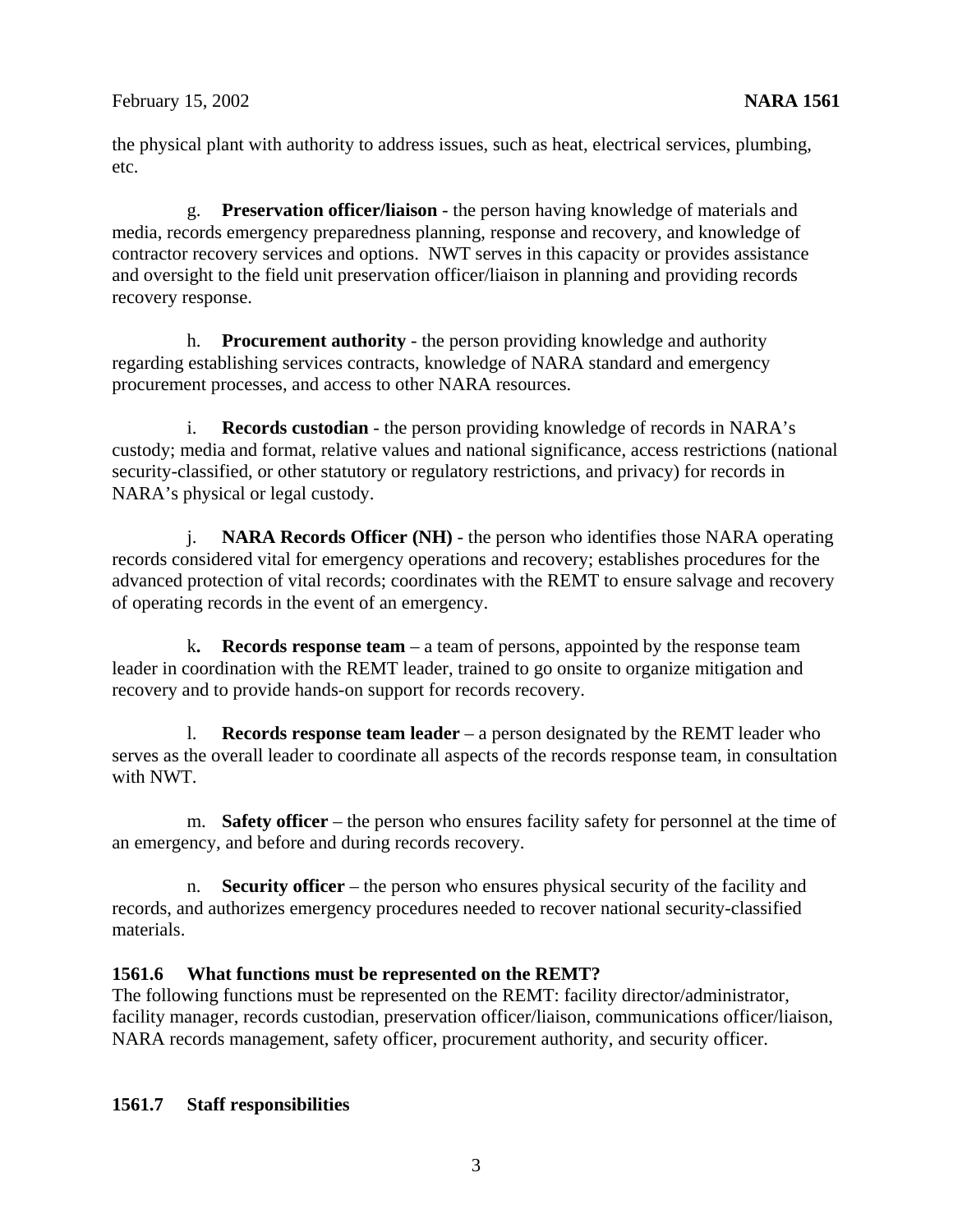a. **Assistant Archivist for Records Services--Washington, DC, regional administrators, and Presidential library directors** are responsible for designating a REMT and a REMT leader for each facility, as well as the completion and periodic review of each facility's records emergency preparedness plan and the records emergency response and recovery plan.

 b. **Office heads, Presidential library directors, and regional administrators** must educate and inform employees of their responsibilities and skills required under their records emergency preparedness plan and records emergency response and recovery plan, and the importance of a rapid response if records are damaged or if there is potential damage to records.

 c. **NARA employees** who discover a situation involving actual or potential damage to records must immediately follow the procedures in subpars. (1) and (2), providing as much information as possible about the conditions.

 (1) Report the incident to appropriate personnel as designated in the records emergency response and recovery plan for that facility; and

 (2) Notify their supervisor or the supervisor whose records are involved. If the immediate supervisor is not available, contact the next available level. Supervisors must notify their supervisors up through the chain of command..

 d. **Preservation Programs (NWT)** – provides direction, guidance and oversight for records emergency preparedness planning and for records recovery efforts, technical assistance for emergency preparedness and response training, guidelines on emergency supplies list, basic salvage guidelines for each medium, and bibliographic resources on records emergency planning and response. NWT reviews records emergency preparedness plans and records emergency response plans for each facility.

# **1561.8 What is records emergency preparedness and recovery planning?**

Records emergency preparedness and recovery response planning is a documented process, guided by the REMT, to prepare for a threat of damage by water, fire, chemical or biological contamination, or other causes, in order to mitigate any damage to the extent possible. The action steps are:

 a. Assess building and site risk to determine current conditions and vulnerabilities that could affect records over time;

b. Assess probability of risks;

c. Prioritize records to determine intrinsic value and media vulnerabilities;

 d. Identify NARA's own vital operating records and implement measures to protect them;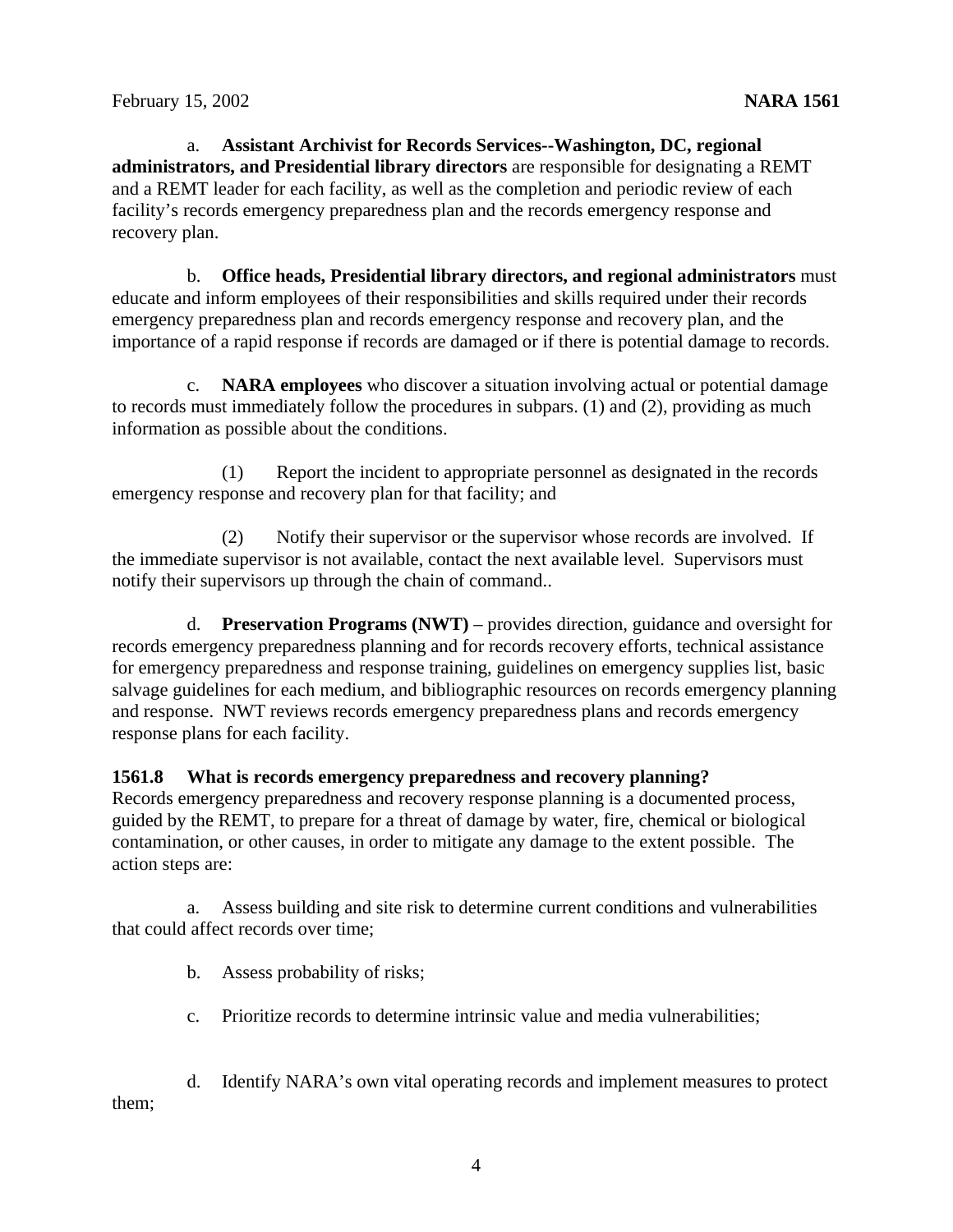e. Map record locations and media types;

f. Implement preventive measures to reduce risks;

g. Develop a records emergency response and recovery plan; and

 h. Orient and train on an annual basis all NARA and non-NARA staff involved in records emergency response.

#### **1561.9 What elements must be included in a records emergency response and recovery plan?**

A records emergency response and recovery plan must be a written plan for responding to a threat of damage to records and for recovering records that are damaged. At a minimum, the plan consists of

 a. Notification procedures and contact information for reporting a potential threat, an existing threat, or damage to records (24 hours/day; 7 days/week).

 b. Emergency contact information for the REMT and other key NARA personnel on a 24 hour/7 days per week basis. Key NARA personnel to be notified include the appropriate office head, NWT, Document Conservation Laboratory (NWTD beeper team), the Space and Security Management Division (NAS); and the Records Management Team within the Office of Human Resources and Information Services (NH) (if operating records are threatened, damaged, or destroyed).

c. Procedures and contacts for gaining access to secured areas.

 d. Contact information for the records response team and response team leader (24 hours/day; 7 days/week).

e. Checklist of first response actions.

f. Checklist for determining records recovery priorities

 (1) The vulnerability of the medium of the damaged record(s) and the complexity of conservation treatment requirements and options for duplication;

 (2) The extent or source of research interest (e.g., the originating agency or donor, the White House, a congressional office, or other requester with an urgent or critical need);

(3) Intrinsic value of damaged or destroyed records;

 (4) Whether damaged or destroyed records contain unique information that cannot be reconstructed; and

(5) Whether damaged or destroyed operating records have been identified as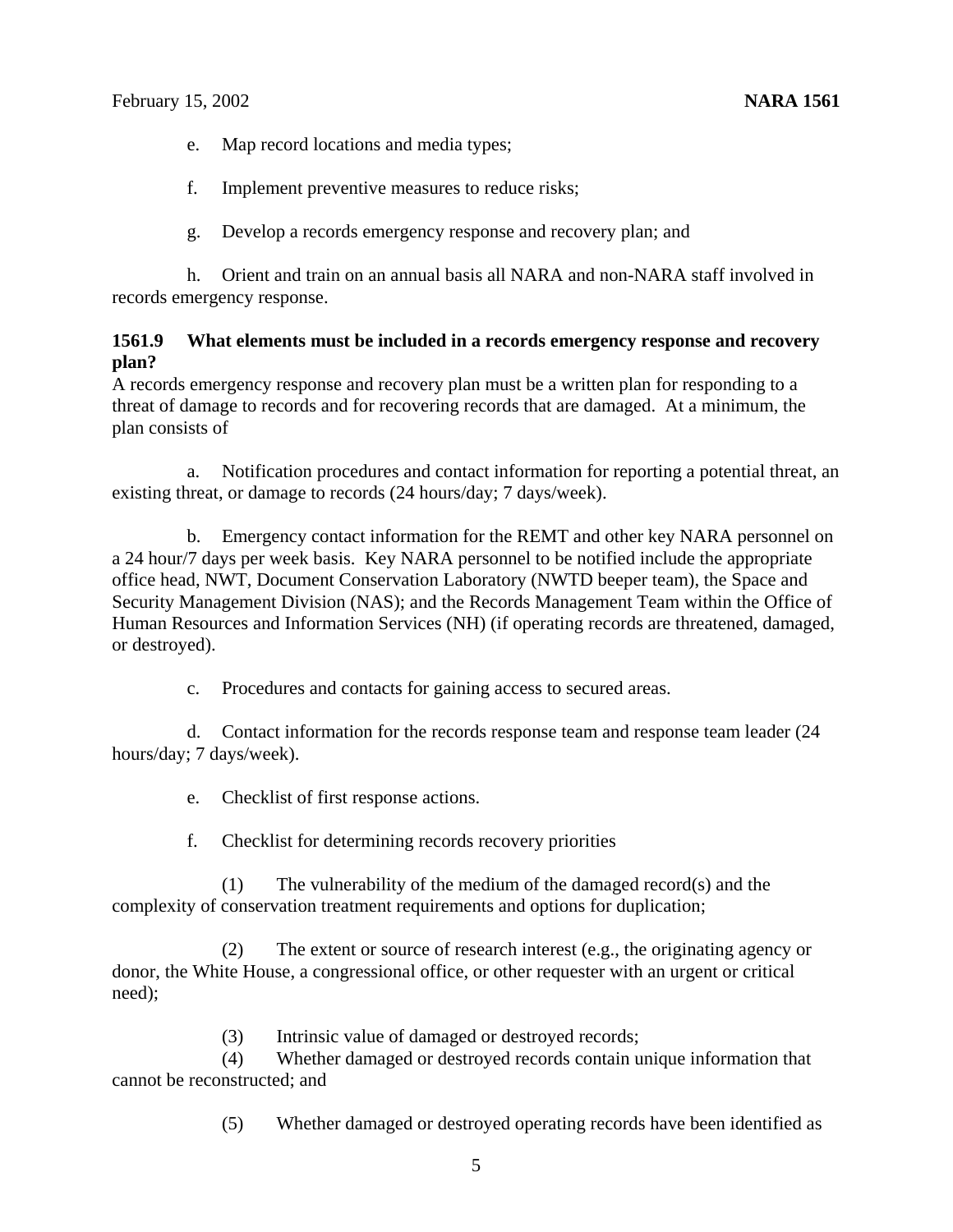February 15, 2002 **NARA 1561** 

vital records.

 g. Stock list and locations of available emergency supplies and equipment (see par. 1561.7d).

 h. List of emergency services, equipment, and supplies sources with contact information.

 i. Guidelines on basic salvage procedures for each medium (information provided by NWT).

 j. Location guide and maps to facility's records (information must be adequately secured).

k. Location of backup offsite copy of records inventory.

 l. List of potential storage and recovery sites and transport options to be used in case offsite placement of records is required (if applicable to the facility's records, sites list must include locations that could meet classified and privacy requirements.

 m. Notification procedures, personnel, and designation of decision-making authority for records with classification, restricted and privacy requirements (when damage occurs in an area containing national security-classified records, notify the NARA Information Security Officer (NA) or alternate Information Security Officer (NAS) and the assistant information security manager of the affected unit(s).

 n. Checklist for after-action report to be completed by the REMT with copies to be retained at the facility and forwarded to NWT, the appropriate office head, and to the regional administrator or Presidential library director.

 o. Bibliographic resources on emergency planning and disaster response and recovery (information provided by NWT).

#### **1561.10 How often must plans be reviewed?**

The facility director/administrator and the REMT must annually review the records emergency preparedness plan and the records emergency response and recovery plan, and update the plans, as needed. Procedures outlined in par. 1561.11 must be followed when the plan is updated.

#### **1561.11 Location of the plans**

The REMT leader for each facility must

 a. Send a copy of its records emergency preparedness plan and records response and recovery plan to NWT, NAS, the office head, and NCON.

b. Maintain a paper copy of each plan offsite.